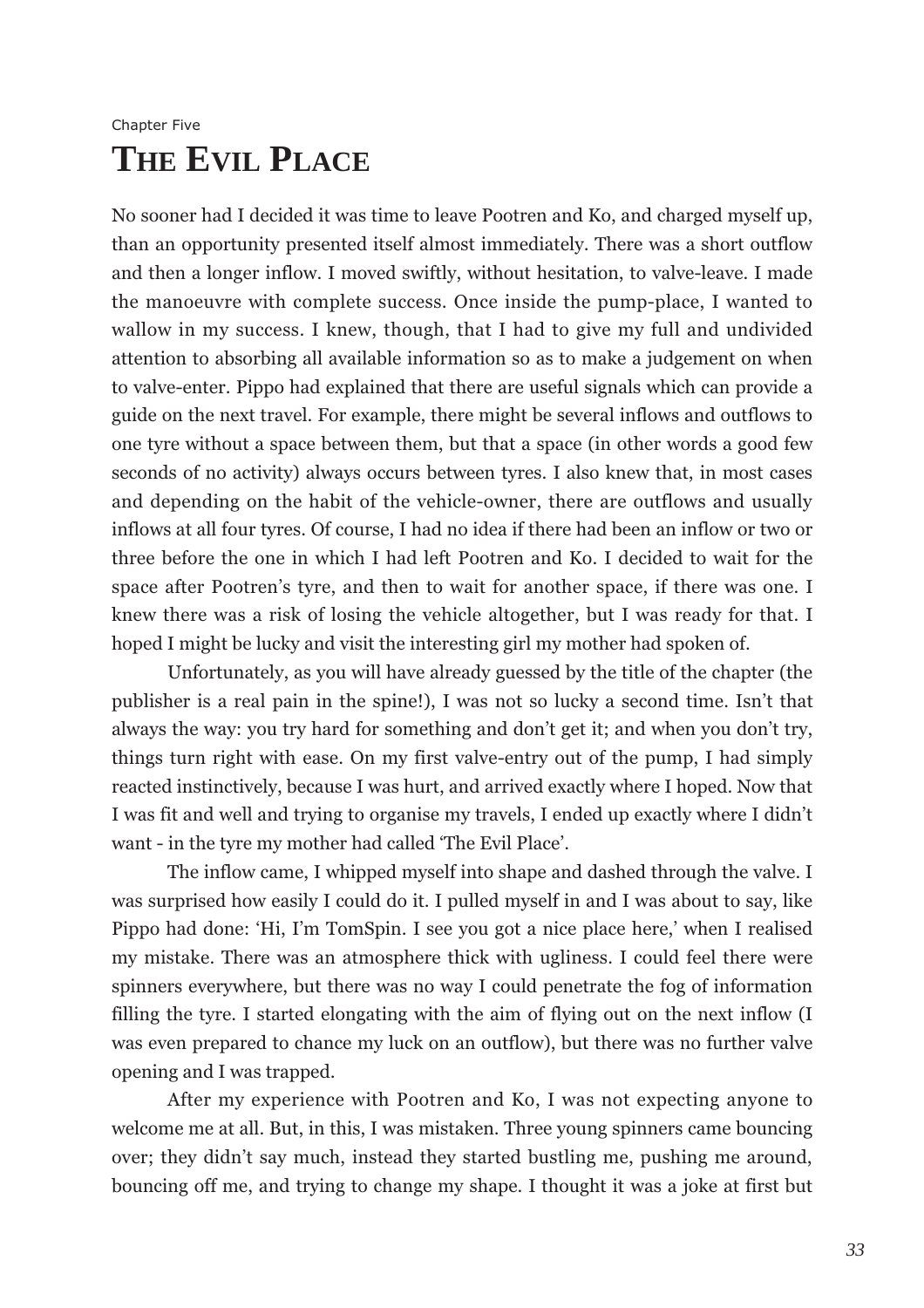when I tried to talk to them, they only laughed, and they poked me harder and then harder, until I was uncomfortable. I got cross first and made it clear I didn't like what they were doing, and then I became angry and started shouting. This only made them laugh more. The more I shouted the more they laughed and prodded me.

When a move started, I dressed in the best sphere I could so as to roll around fast. All three of them chased me, as though it was the best fun they had had for ages, and they carried on bumping, nudging, pushing, charging me in any and every way. I tried to avoid them at first and then I pushed and charged back, all to no avail, like fuel to fire, as you might say. It didn't matter physically because, as a sphere, it was almost impossible to hurt or damage me. When the move stopped, they carried on, so I stayed dressed as a sphere and let them knock me until they got bored. When they realised I wasn't prepared to play any longer, one of them introduced himself as JoJoSpin and the others as MoSpin and MillySpin. MillySpin was shy. She rolled away as soon as her name was mentioned. JoJoSpin asked my name.

'Do you always attack your visitors like that?' I said. This made both of them laugh.

'Cor, we got a delicate one here,' JoJoSpin said to MoSpin. 'What do you reckon. Six months would be my guess.'

'Three months,' said MoSpin.

'Four weeks, maybe.'

'A week, no more.'

'A day.'

"No, you're right, not even a day. An hour.'

'A minute.'

'A second. Whoops, he's gone.' And they both dissolved into the most horrible laughter. I was afraid to roll away in case they started chasing me again. So I just stayed quiet and closed off, uninterested.

'Come on what's your name?' JoJoSpin tried again.

'Why were you laughing?'

'Oh nothing really, only we . . .' more laughter, 'only we don't think you'll survive long in this place. We've seen more visitors . . .'

'Don't tell him, save it for later,' MoSpin interrupted.

'I can't wait, MoSpin. Dear whoever you are, the truth is, visitors don't last very long here. There's as many fade away as ever get to leave. We try and look after them of course, but there's not much we can do.' More laughter. Then they scuttled away.

Whether this was true or not true, the rascals achieved their purpose of upsetting me. Did travellers really die here? How would I ever get onto the hub to spin? What would life be like constantly pestered by the likes of JoJoSpin and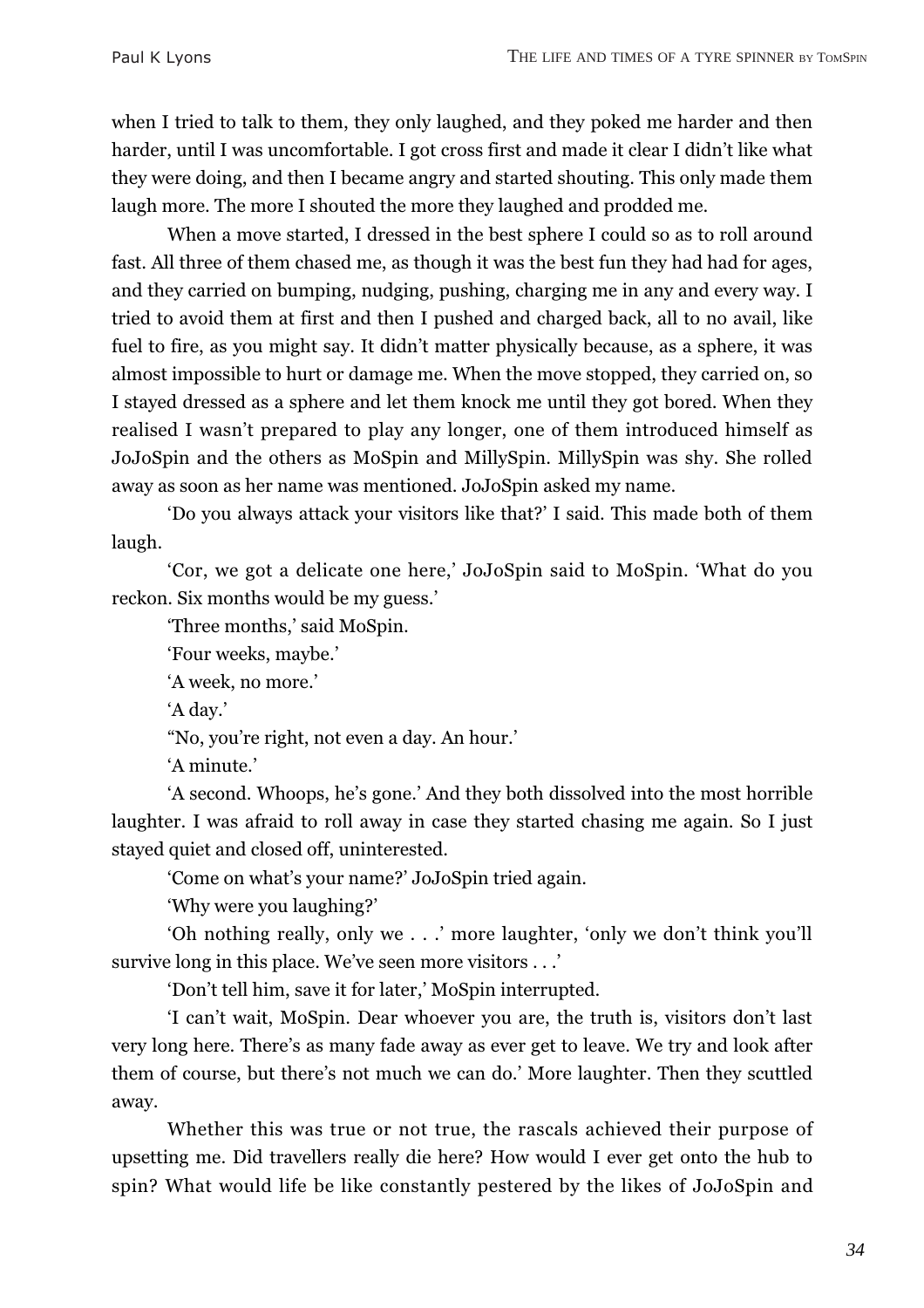MoSpin? I found myself thinking that if this evil place was to be my end I would have been better off never leaving home. But no sooner had that thought come, than another followed it immediately: how stupid to let the taunts of little spinners upset me before I had even looked round for myself.

It didn't take long to find the dying spinner. I went straight to it, because, although there were plenty of bad smells in the tyre, he or she (without any kind of recognisable life force it is impossible to tell much about a tyre spinner) gave off the very strongest atmosphere. The dying spinner was a mis-shapen flat splodge of rubber stuck on the tyre wall. Although perturbed by the smell, I thought, at first, it was one of the young spinners playing tricks, but, when I tried to talk to it, there was nothing but an intensification of the smell. I tried nudging it for a response but there was none. And it was so firmly attached, it was as unmoving as the tyre wall itself. As soon as I realised that the spinner was actually dead, I backed off instinctively, both frightened and appalled by the discovery: frightened that this might indeed be a traveller who had failed to escape; and appalled that death could be such an ugly, lonely event.

It was a ghastly experience, but I suppose it had to happen at some point in my travels. From then on, I knew the smell of death and dying and could recognise it anywhere. Like other travellers, I learned to detect such a smell at the moment of entry into a new tyre - a dying smell means either evil or sadness, and no traveller wants to be caught up in either.

'You found him then, you found him then.' JoJoSpin and MoSpin skipped passed, taunting me.

'Isn't there anything we can do?' I asked, remembering how Pootren had saved old JimmySpin. But they had passed by without answering. I tried to nudge the flat shape once more without any success before persuading myself there was nothing to be done. I knew that all spinners die eventually, usually by a process most spinners think of as the reverse of the growing business and thus we call it 'the dying business'. A spinner is usually considered dead when he or she can no longer organise movements or change shape and gives up his or her body to the tyre. That's what I learned from my mother and father. Sometimes, as I was to discover and as happened to JimmySpin, spinners can start the painful process of dying but not be captured by it immediately. It is not uncommon, for example, for an old spinner to run so low on energy during a very long move that he is flattened against the tyre wall, and the dying business starts. When the vehicle stops, though, the spinner may have sufficient energy to peel off and climb up to the hub to wait for the next move; or someone may help him. Of course, the spinner is depleted by the experience and may not survive another similar experience.

But that is enough about dying, a very unpleasant subject, which, unfortunately, I will have to return to again at some point.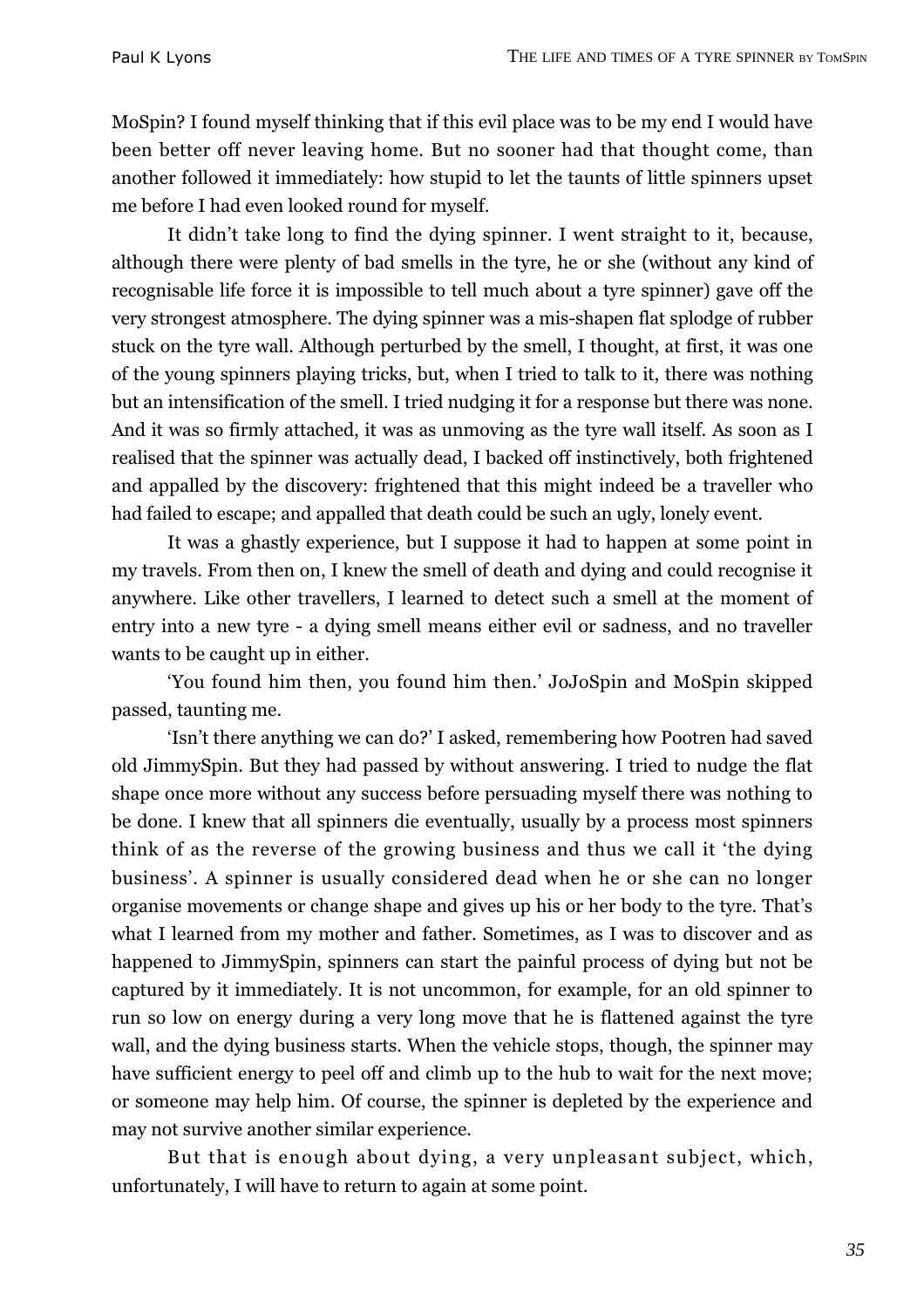As I turned to withdraw from the smell of the dead spinner and continue my explorations, I found a stranger unexpectedly close, right behind me. I suppose I hadn't 'felt' him because of the pungent atmosphere of death.

'What do you want?' the large ugly spinner asked in a gruff unfriendly way.

'Who is he, I mean who was he?'

'Nothing to do with you. Who are you? Not that I care much.'

'My name's TomSpin. You may have met my mother JessieSpin.' I tried to be civil.

'Bah, can't remember your name, so how's you expect me to remember your mother's. Now you're here, I can't do nothing about it. But I warn you to keep out of my way. No-one invited you here. Me and my family always got priority on the hub. And if you can't manage, you shouldn't have come.' The spinner was so rude, I couldn't restrain myself.

'I suppose you'll get rid of me, the way you got rid of him.' I was sure this would anger him and I regretted letting the thought slip out. I was wrong. He laughed grimly.

'Yeah, that's right. TumTumSpin. And don't let me catch you playing with my children either, there's six of us altogether and only two of you, so watch it.' And he slouched off still sniggering to himself. But I was intrigued by what he meant when he said 'two of you'. It didn't take long to find out.

Never has a spinner been so glad to see another spinner as I was when I bounced into Pippo a few seconds later. (There's a surprise - I managed to keep that one out of the chapter titles.)

'Pippo,' I cried, for I spotted him before he saw me.

'TomSpin. Damn and damnation, how did you get here? This is no place for beginners.'

I was so glad to see him, I wanted to hug him, and dance around, as we do sometimes. Pippo, though, did not share my feelings and, if anything, appeared cross.

'Pippo, I'm so glad to see you, I can't tell you what an awful time I've had since valve-entering this tyre.'

'Tell me about it, I've been here since I left you.'

'Oh no, Pippo, that's terrible.' And then, as my excitement calmed down, I realised how weak and ill he looked. He was dressed as a pyramid which is one way of dressing if you want to conserve energy (when not on a move).

'If you can't get out, how on earth will I manage?' But I regretted saying that straight away. How selfish could I get. My hero Pippo was suffering, and all I could think about was myself. 'Are you ill? Are you hurt? Can I help? Why didn't you fly?'

'Questions, questions, questions. Fact is, I tried to turn on the inflow, but it